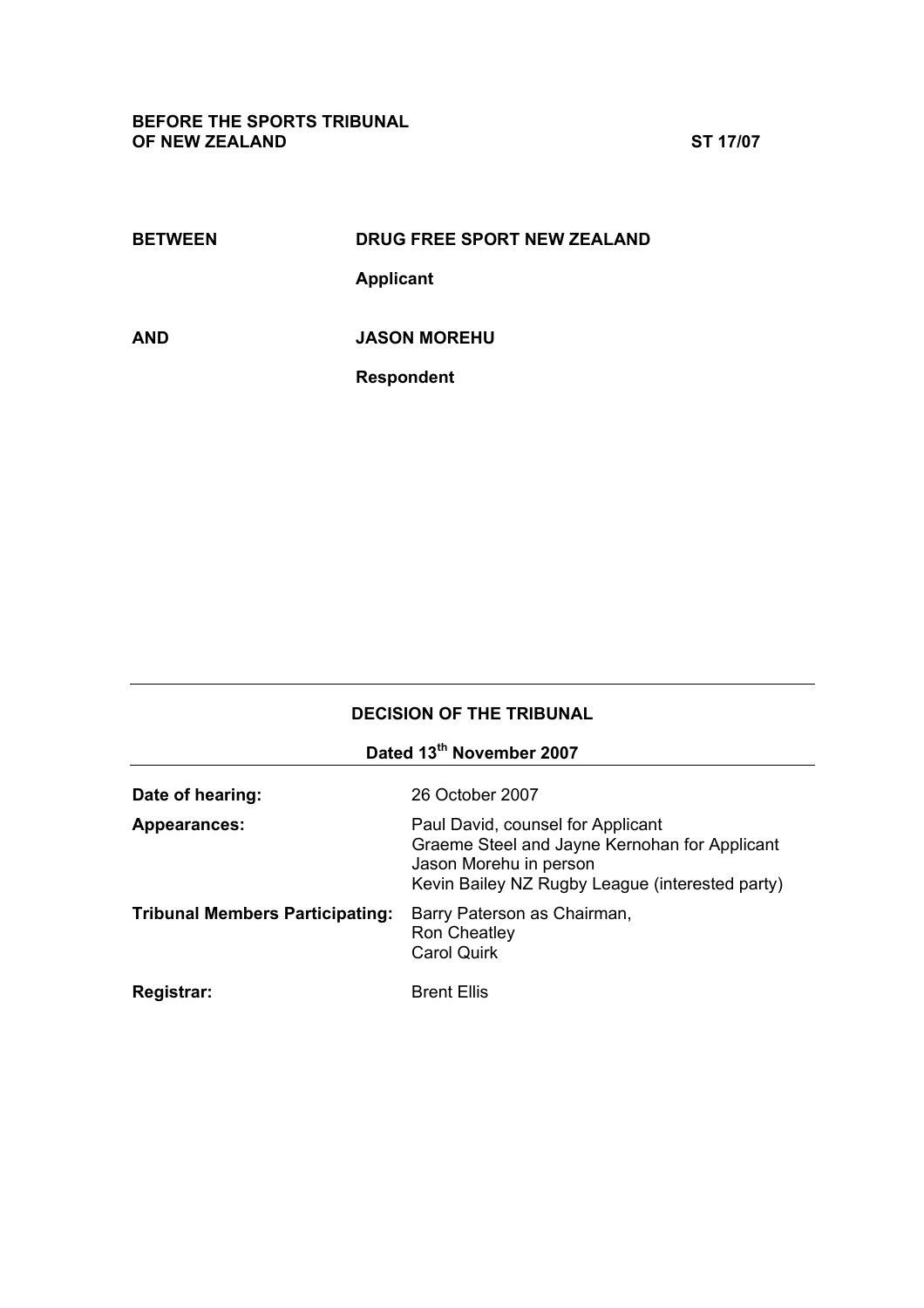## **INTRODUCTION**

- 1. This is the first case coming before the Tribunal since the Sports Anti-Doping Act 2006 ("the Act") came into force. In accordance with the provisions of the Act and the Sports Anti-Doping Rules (2007) ("the Rules"), Drug Free Sport New Zealand is the applicant.
- 2. NZ Rugby League was invited to have a representative for two reasons: first, Jason Morehu was tested after a match in the Bartercard League, and secondly, because a national sporting organisation is likely to have information relevant to the matter which will be of interest to the Tribunal. It is anticipated that in all applications by Drug Free Sport, the National Sports Organisation will be invited to attend as an interested party.
- 3. Jason Morehu plays rugby league for the Manurewa Marlins. He was selected for and played for County Manukau Jets in a Bartercard Cup League match at Mt Smart Stadium on 11 August 2007. In accordance with the provisions of the Act and the Rules a sample was taken from Jason Morehu after the match on 11 August 2007. That sample was tested by the Australian Government National Measurement Institute ("NMI") which issued a report of its analysis on 31 August 2007 and returned a positive test for cannabis. On the basis of this analysis, Drug Free Sport instituted these proceedings alleging an anti-doping violation against Jason Morehu.
- 4. A telephone conference was convened for 26 October 2007 and by the consent of all parties that conference was converted into the hearing. Jason Morehu admitted the violation and the hearing proceeded to consider the sanction.

## **JASON'S POSITION**

- 5. Jason had not played in the Bartercard Cup competition before the match on 11 August 2007. He signed on 10 August 2007, a participation agreement with NZ Rugby League.
- 6. Jason Morehu acknowledged that he knew that cannabis was a banned substance. He accepted that he smokes cannabis but says that he is not a regular user; he uses it for recreational purposes.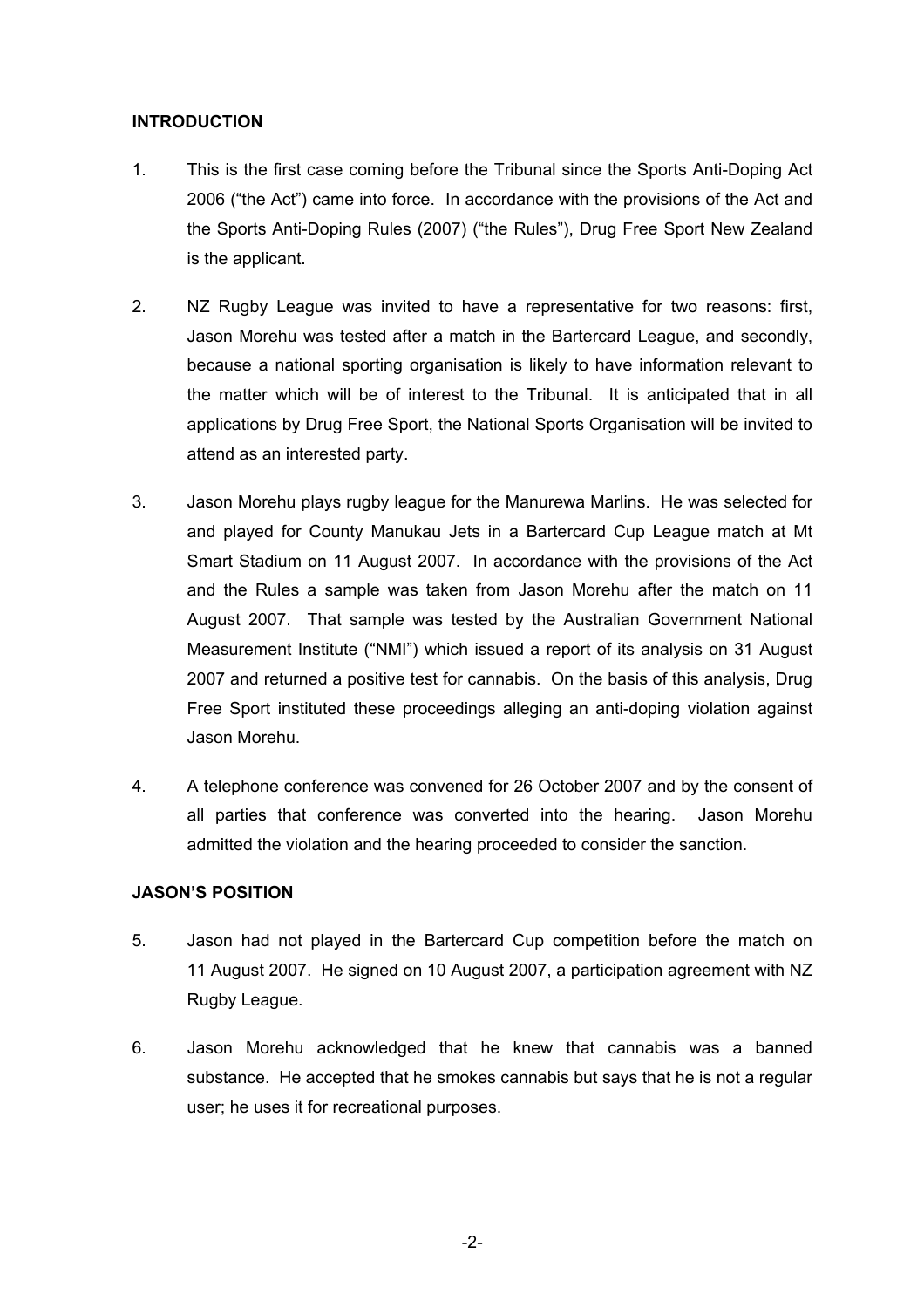- 7. His evidence was that the cannabis which caused the positive test was smoked on a social occasion and was not taken for performance enhancing purposes.
- 8. Jason Morehu has a broken arm and there is uncertainty as to when he will be fit to play again.

## **DISCUSSION**

- 9. It is probable that Jason Morehu did not receive the same education on prohibited drugs, as had most of his team mates on 11 August 2007. This is because the NZ Rugby League Education Programme only extends down to the Bartercard Cup players and Jason Morehu did not become such a player until his first match of the 11 August 2007. It is possible that he had smoked the cannabis, which caused the violation, before he signed his participation agreement.
- 10. On the other hand this is not a case of a player being ignorant that cannabis was on the prohibited substance list. By his own admission he was aware that this was the case.
- 11. The Tribunal accepts pursuant to rule 14.3 of the Rules, that the smoking of the cannabis was not intended to enhance sports performance.
- 12. The Tribunal sees no reason to depart from the range of sentences which have been imposed on other rugby league players in the last few months (they range from one month in the case of Jacob Croot (ST 13/07) to six weeks in the case of Sonny Cavanagh & Joe Vaifale ST 11/07 and ST 12/07)). Taking into account the circumstances of this case and in particular that the drug may have been smoked before the participation agreement was signed, it is the Tribunal's view that the period of ineligibility should be at the lower end of the range, namely one month.
- 13. In this case Jason Morehu's season has ended; the new season commences on about the 1 March 2008. There will be trial matches and practices before that date. Under rule 14.8 of the Rules, the period of ineligibility will need to commence from the date of this decision. To be effective, the period will have to prevent Jason participating for a period of one month. If it were not for his broken arm, Jason would probably participate in some pre-season games, but the Tribunal understands this is unlikely because of his injury. To be effective, the period should not expire before 31 March 2008.